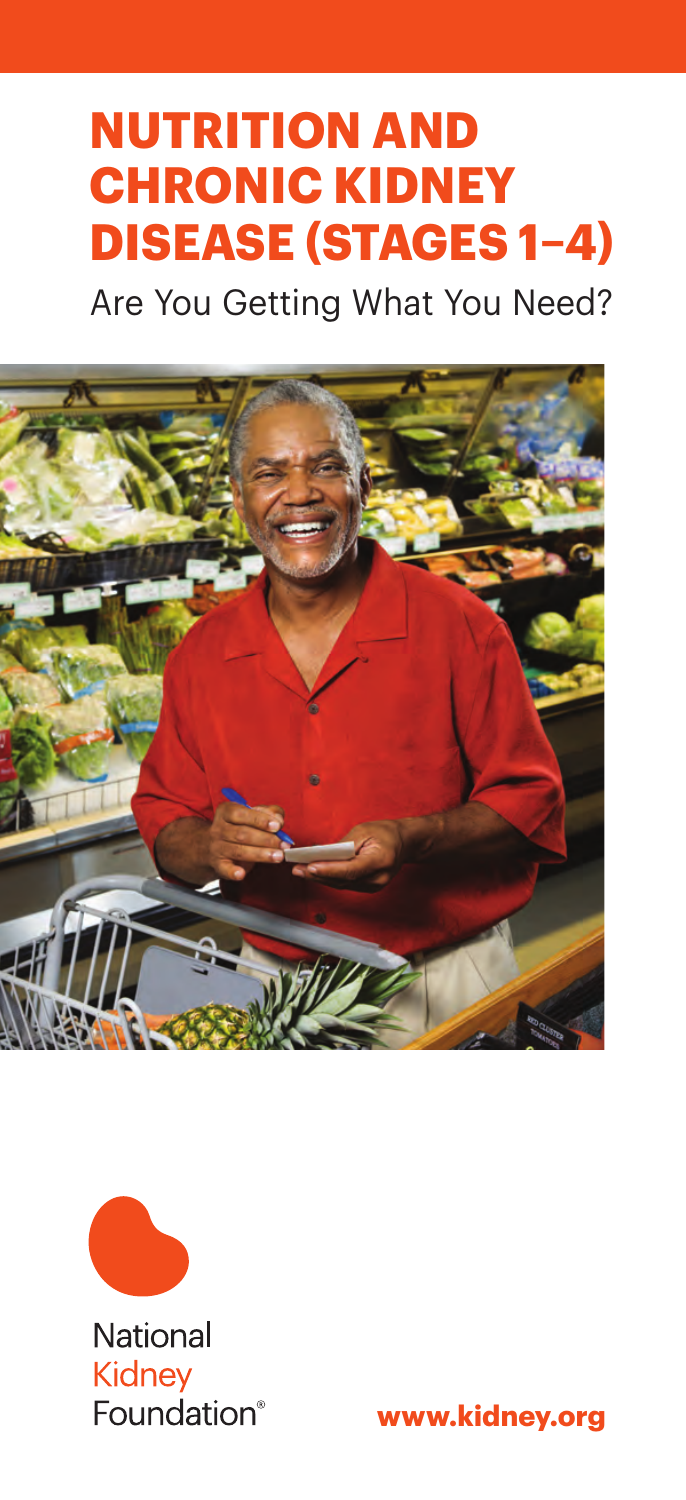#### **National Kidney Foundation's Kidney Disease Outcomes Quality Initiative**

Did you know that the National Kidney Foundation's Kidney Disease Outcomes Quality Initiative (NKF-KDOQI™)has guidelines that help your doctor and healthcare team make important decisions about your medical treatment? The information in this booklet is based on the NKF-KDOQI recommended guidelines for nutrition.

#### **Stages of Chronic Kidney Disease**

There are five stages of chronic kidney disease. They are shown in the table below. Your doctor determines your stage of kidney disease based on the presence of kidney damage and your glomerular filtration rate (GFR), which is a measure of your level of kidney function. Your treatment is based on your stage of kidney disease. Speak to your doctor if you have any questions about your stage of kidney disease or your treatment.

| STAGES OF KIDNEY DISEASE |                                                               |                                            |  |  |
|--------------------------|---------------------------------------------------------------|--------------------------------------------|--|--|
| <b>Stage</b>             | <b>Description</b>                                            | Glomerular<br><b>Filtration Rate (GFR)</b> |  |  |
| 1                        | Kidney damage (e.g., protein<br>in the urine) with normal GFR | 90 or above                                |  |  |
| $\overline{2}$           | Kidney damage with mild<br>decrease in GFR                    | 60 to 89                                   |  |  |
| 3a                       | Moderate decrease in GFR                                      | 45 to 59                                   |  |  |
| 3 <sub>b</sub>           | Moderate decrease in GFR                                      | 30 to 44                                   |  |  |
| $\overline{4}$           | Severe reduction in GFR                                       | 15 to 29                                   |  |  |
| 5                        | Kidney failure                                                | Less than 15                               |  |  |

\*Your GFR number tells your doctor how much kidney function you have. As chronic kidney disease progresses, your GFR number decreases.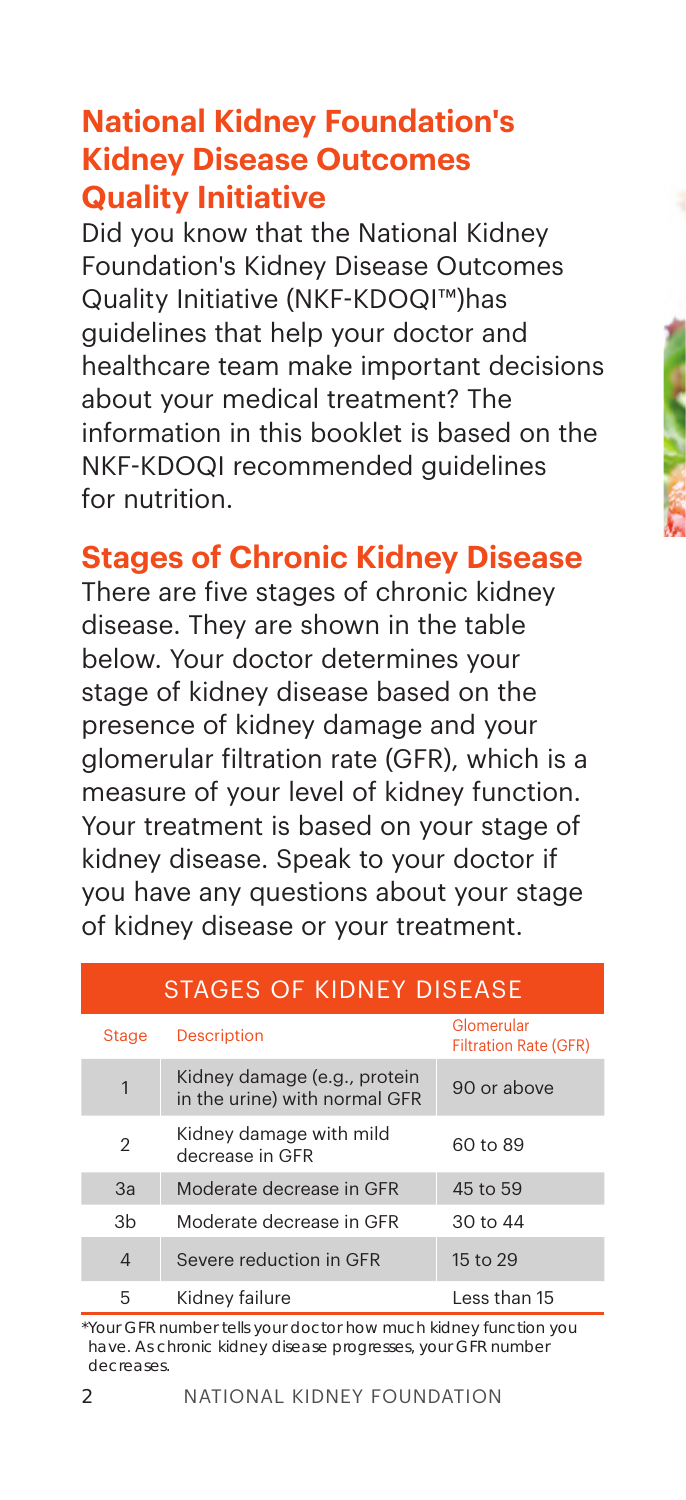

### **Why is good nutrition important for people with kidney disease?**

Making healthy food choices is important to us all, but it is even more important if you have chronic kidney disease (CKD). Why? Good nutrition gives you energy to:

- **•**do your daily tasks
- prevent infection
- **•**build muscle
- **•**help maintain a healthy weight
- — and it may keep your kidney disease from getting worse.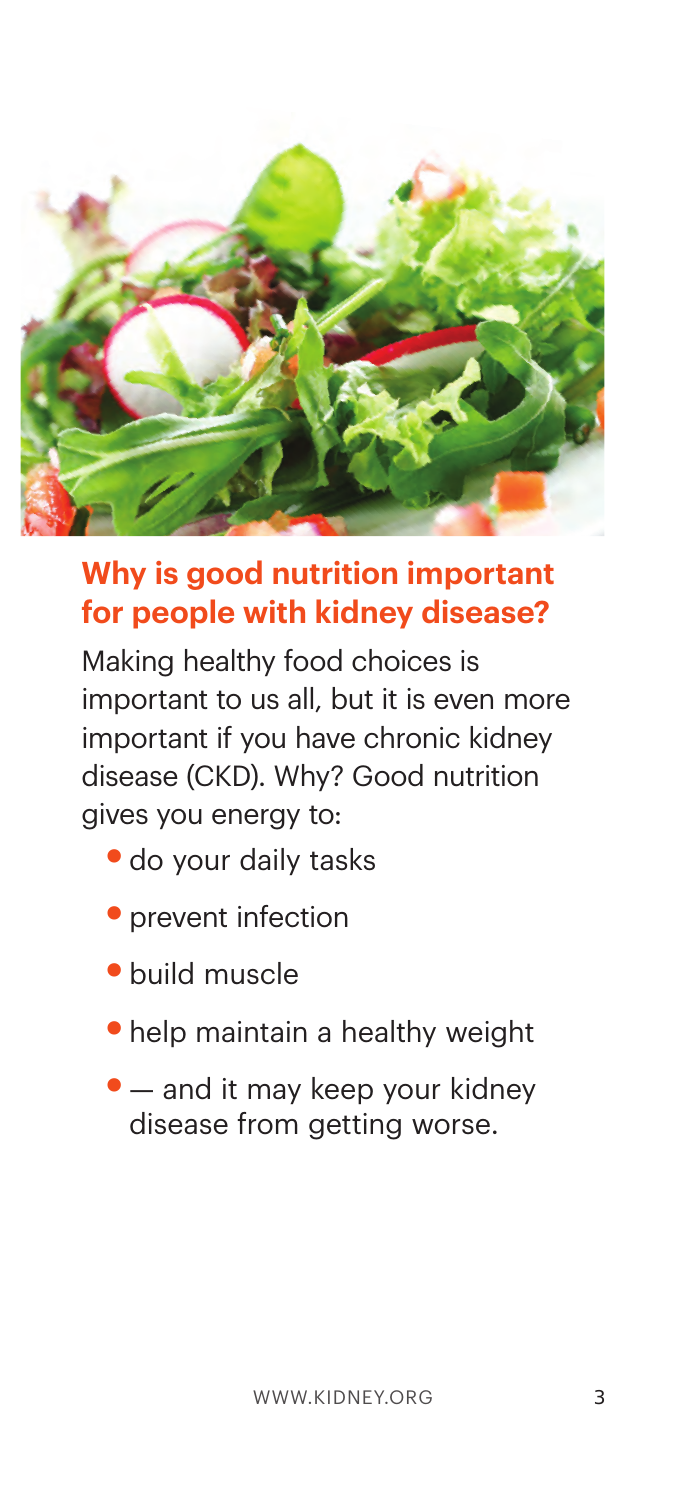# **Will I need to change my diet if I have kidney disease?**

There is no single eating plan that is right for everyone with kidney disease. What you can or cannot eat will change over time, depending on how much kidney function you have and other things, like having diabetes. Your doctor can refer you to a dietitian who can teach you how to choose foods that are right for you.

# **What are the basics of good nutrition?**

A healthy eating plan gives you the right amount of:

- protein
- **•**calories
- **•**vitamins
- **•**minerals

You will need to choose foods that give you the right amounts of protein, calories, vitamins, and minerals each day. This will help to keep you healthy. It may also help to keep your kidney disease from getting worse.

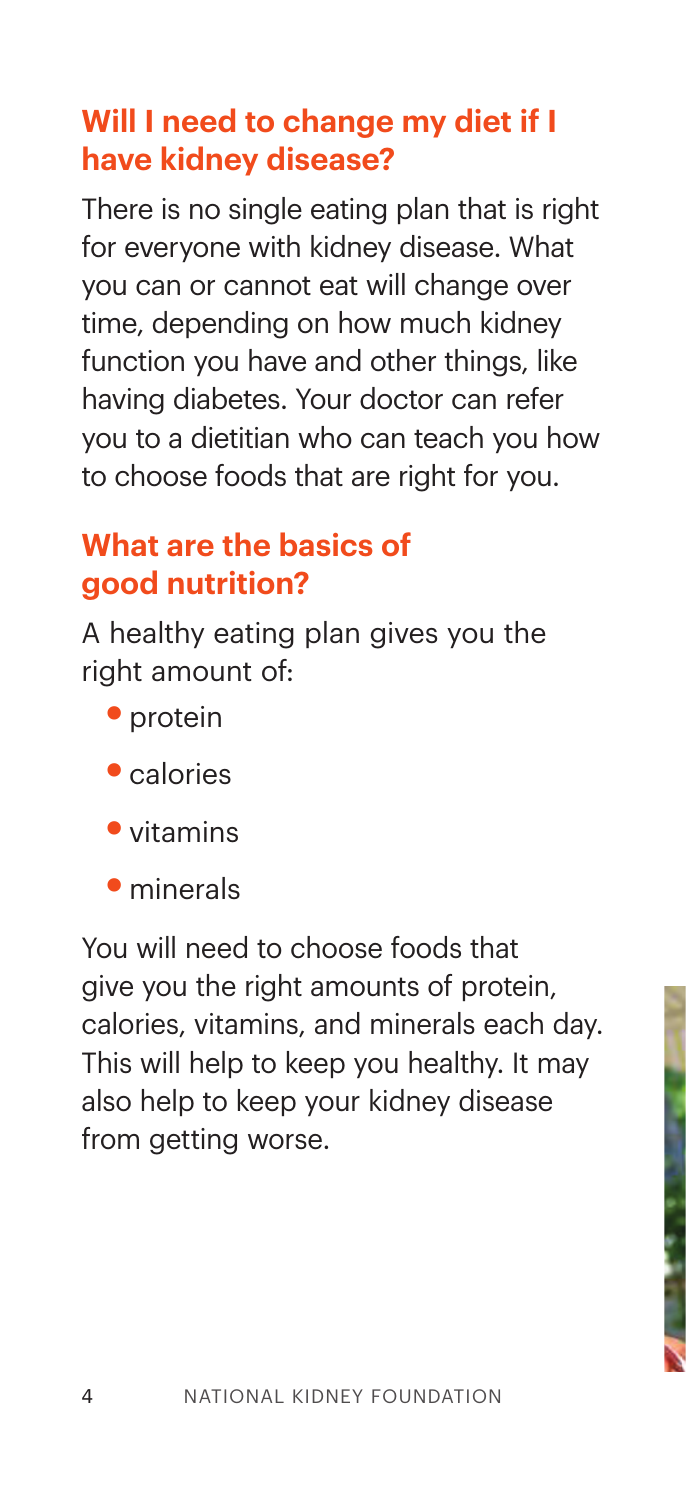#### **TIP**

If you need help finding a dietitian who specializes in kidney disease, you can ask your doctor for a referral or contact the Academy of Nutrition and Dietetics at 800.877.1600 (**www.eatright.org**)

# **Why do I need protein?**

Protein is an important nutrient. Your body needs protein to help build muscle, repair tissue, and fight infection. But if you have kidney disease, you may need to closely watch the protein you eat to prevent protein wastes from building up in your blood. This can help your kidneys work longer. Your doctor will tell you if you need to limit how much protein you eat each day. Decisions are based on your stage of kidney disease, level of nutrition, muscle mass, and other things. It is also important for your protein intake not to be too low. Let your kidney doctor and dietitian help you.



www.kidney.org 5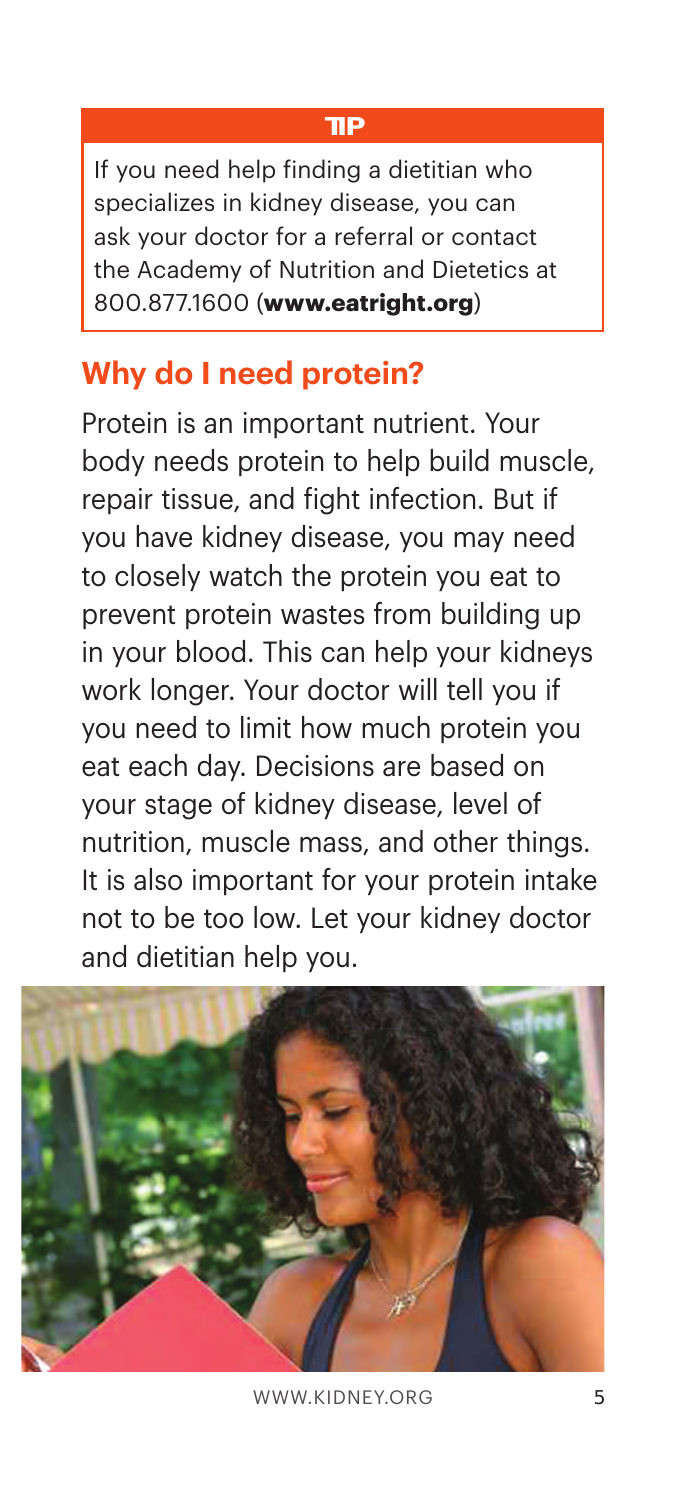You get protein from:\*

- **•**red meats (beef, veal, lamb)
- pork
- poultry (chicken and turkey)
- **•**fish and other seafood
- **•**eggs
- vegetables and grains

*\*This food list is not complete.*

Your dietitian can help you learn how to maintain good nutrition and eat the right amount of protein to help your kidneys.

#### **TIP**

There are two kinds of proteins. "Higher quality" proteins are found in animal products like meat, poultry, fish, and eggs. They are the easiest proteins for your body to use. "Lower quality" proteins are found in vegetables and grains. A well-balanced diet for kidney patients should include both kinds of proteins every day.

#### **How many calories do I need?**

Every person is different. Calories are like fuel—they provide your body with the energy you need to live. They are important because they:

**•**help you stay at a healthy body weight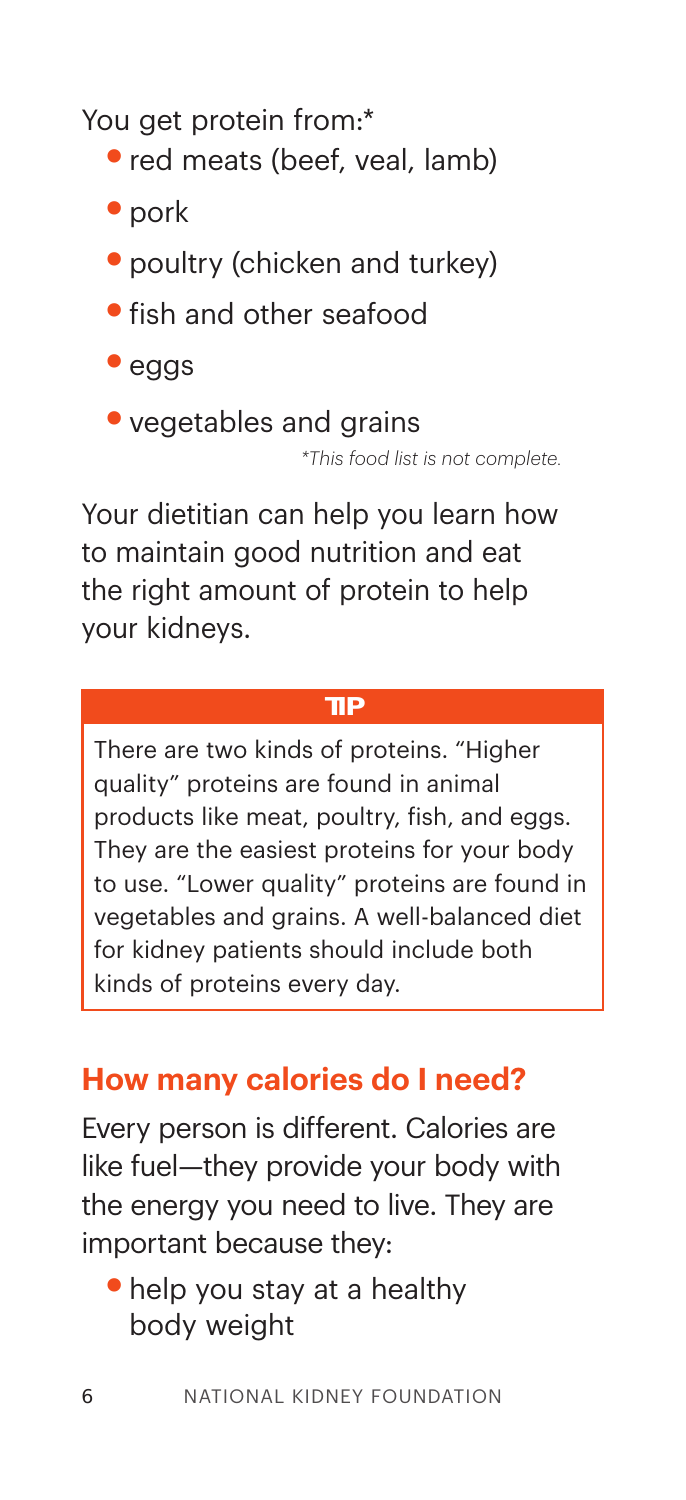- **•**give you energy to do your daily tasks and remain active
- help your body use the protein in food to build muscles and tissues (Without enough calories, your body will "waste" protein to provide you with energy instead of using protein to build your muscles and tissues.)

It is important to plan meals that give you enough calories each day. Otherwise, your body may not have energy to stay healthy. Your dietitian can help you do this. Some people may be told to eat more calories. They may need to eat extra sweets like sugar, jam, jelly, hard candy, honey, and syrup. Other good sources of calories come from fats such as soft (tub) margarine and oils like canola or olive oil.

#### **How do I get enough vitamins and minerals?**

Most people get enough vitamins and minerals to stay healthy by eating a wide variety of foods each day. However, if you have kidney disease, you may need to limit some foods that would normally give you these important vitamins and minerals.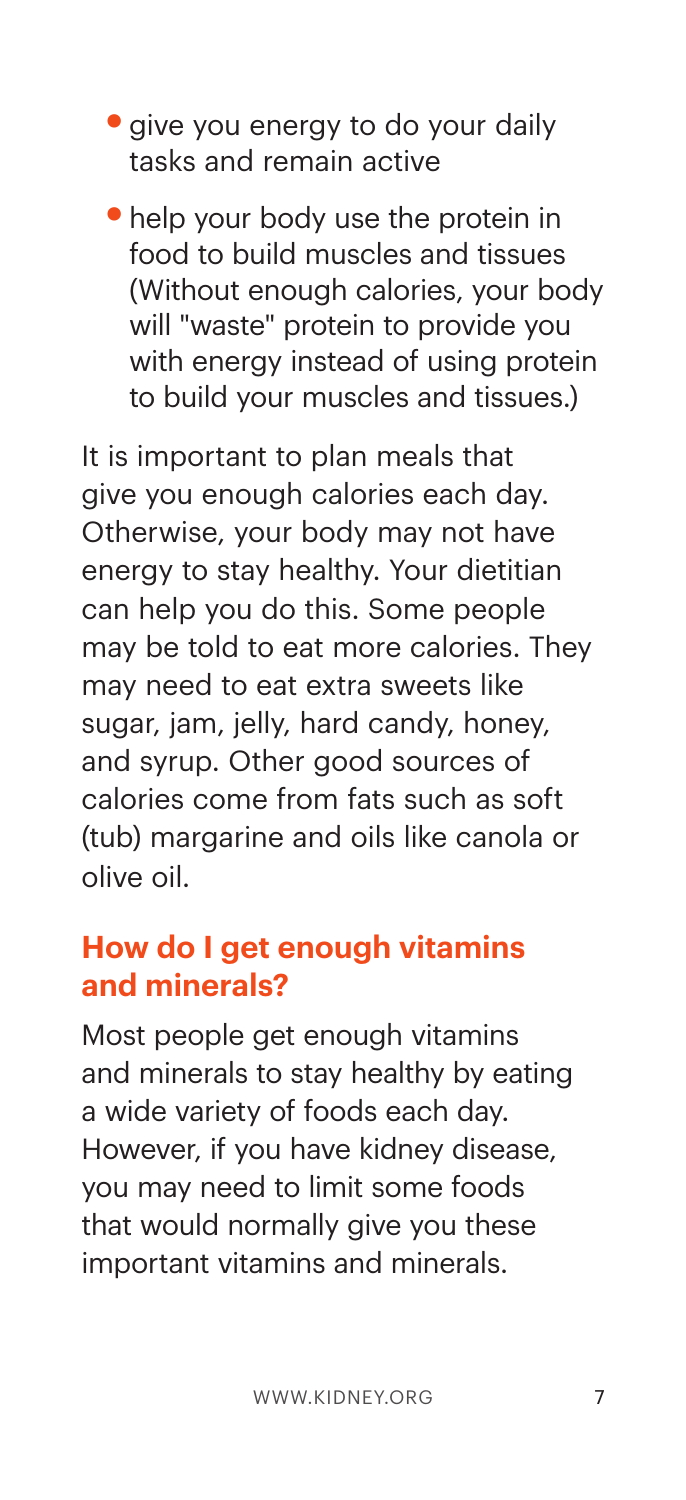If so, you may need to take special vitamins or minerals instead.

Other tips:

- **•**Take only the vitamins and minerals your doctor recommends, because some vitamins and minerals may be harmful to people with kidney disease.
- **•**Check with your doctor before taking any herbal supplements or medicines you can buy without a doctor's prescription. Some may be harmful to people with kidney disease.

Your doctor and dietitian will tell you what choices are good for you.

# **How will I know if I am getting enough calories and nutrients?**

Your doctor will give you blood tests and urine tests. These will help show whether or not you are getting enough nutrients. Your dietitian may also ask you about the foods you eat. You may also be asked to keep a "food diary." To learn more about the tests your doctor and dietitian will use to check your nutrition, visit **www.kidney.org** or call NKF CARES at 1.855.NKF.CARES (855.653.2273).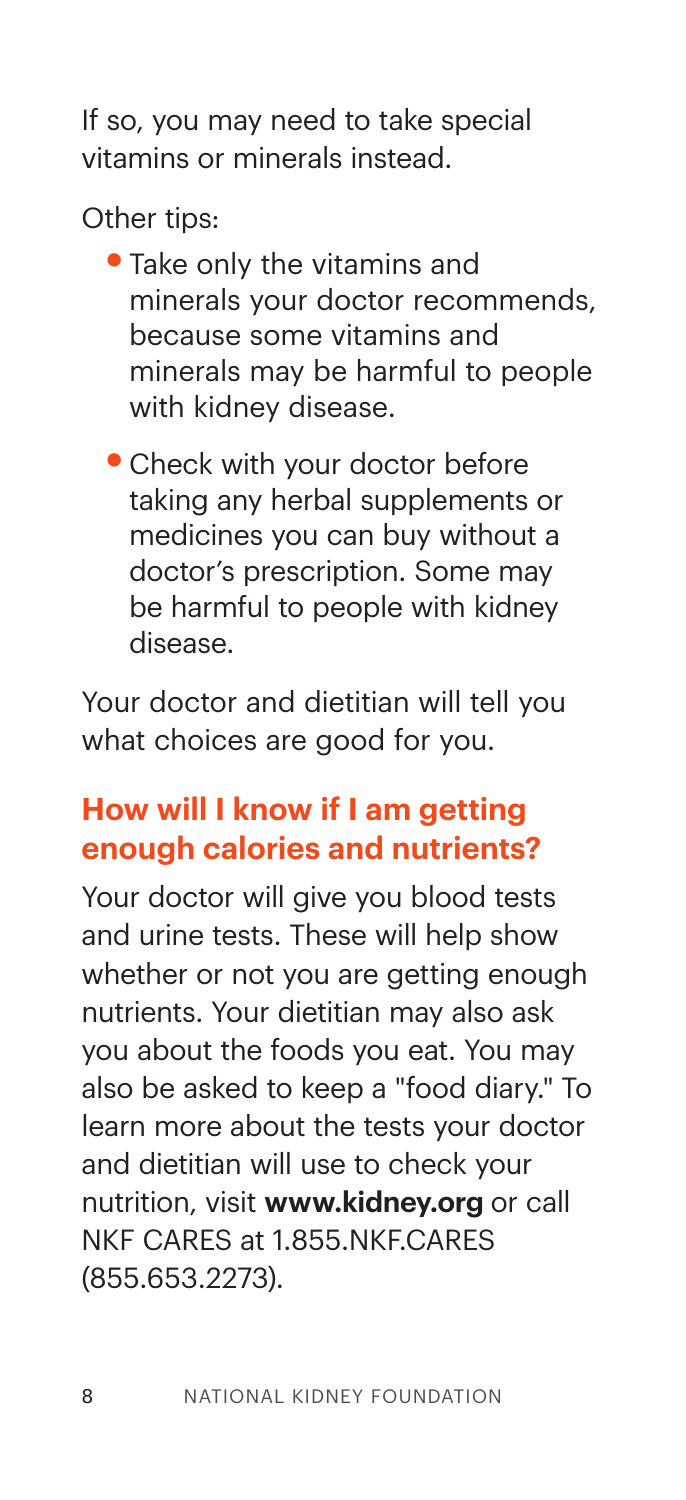#### **TIPS**

- **n** Ask your doctor or dietitian which tests will be used to check your nutritional health.
- $\blacksquare$  Discuss the results of the tests with your doctor or dietitian.

# **What if I don't want to eat or don't like my food choices?**

As a person with kidney disease, it may be difficult to get enough nutrients from food, especially if you are on a limited-protein diet. Many people with kidney disease also find it hard to eat enough calories each day. Nutritional supplements can help you get the calories and nutrients you need. Ask your dietitian if they are right for you. Supplements can come in the form of liquid drinks, shakes, juices, bars, soups, cookies, puddings, and more. Many supplements are available, but some nutritional supplements are made just for people with kidney disease, diabetes, or kidney failure. Check with your doctor or dietitian before taking any supplements.

#### **TIP**

If you have diabetes and chronic kidney disease (CKD), ask your dietitian how to get the right amount of calories and how to keep your blood sugar under control. Adding sweet, high-calorie foods to your meals may not be a good choice for you.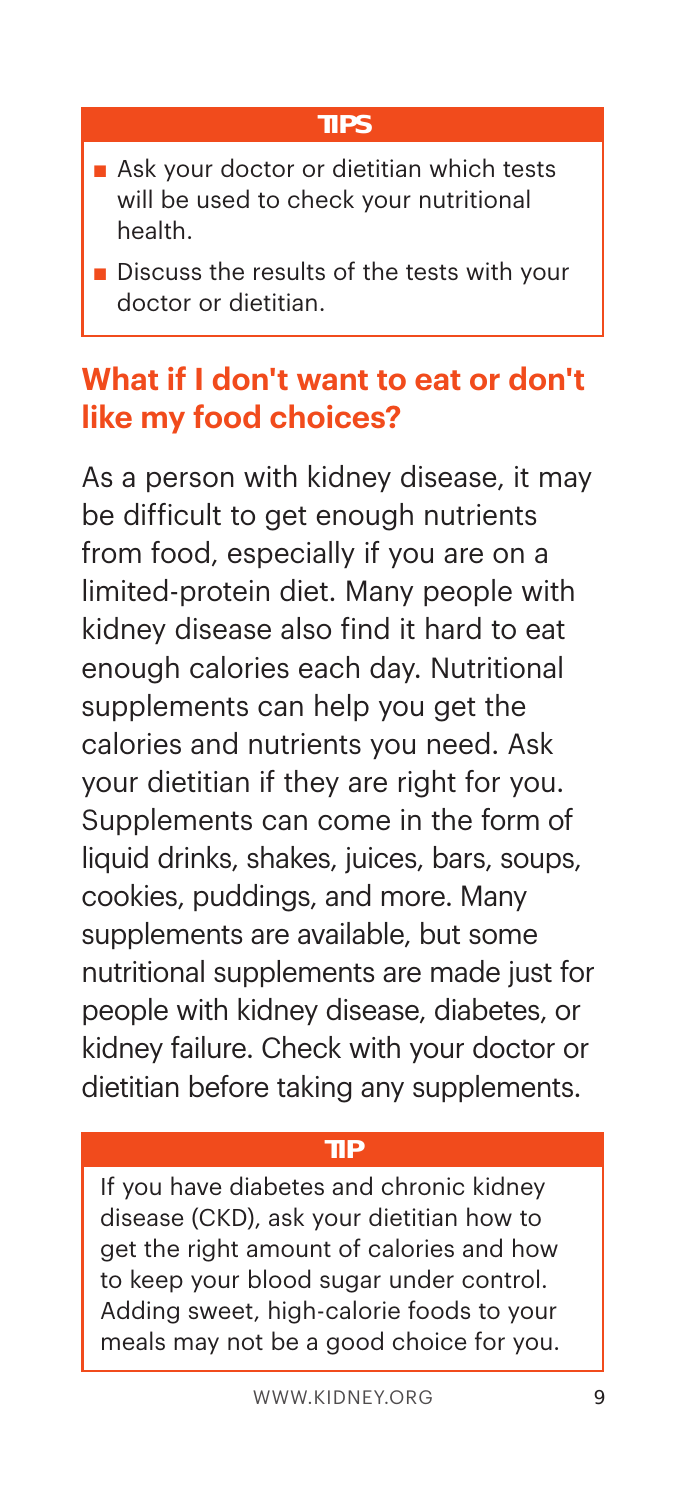

#### **How will I know if I need a nutritional supplement?**

Your doctor and dietitian will tell you if you need to take nutritional supplements. Use only the supplements recommended by your doctor or dietitian. Remember, not all people with kidney disease have the same dietary needs. Depending on what you eat, you may need less protein, but someone else might need extra protein. Or, you may need extra calories, but someone else might need fewer calories. Your dietitian will help you choose the right supplements.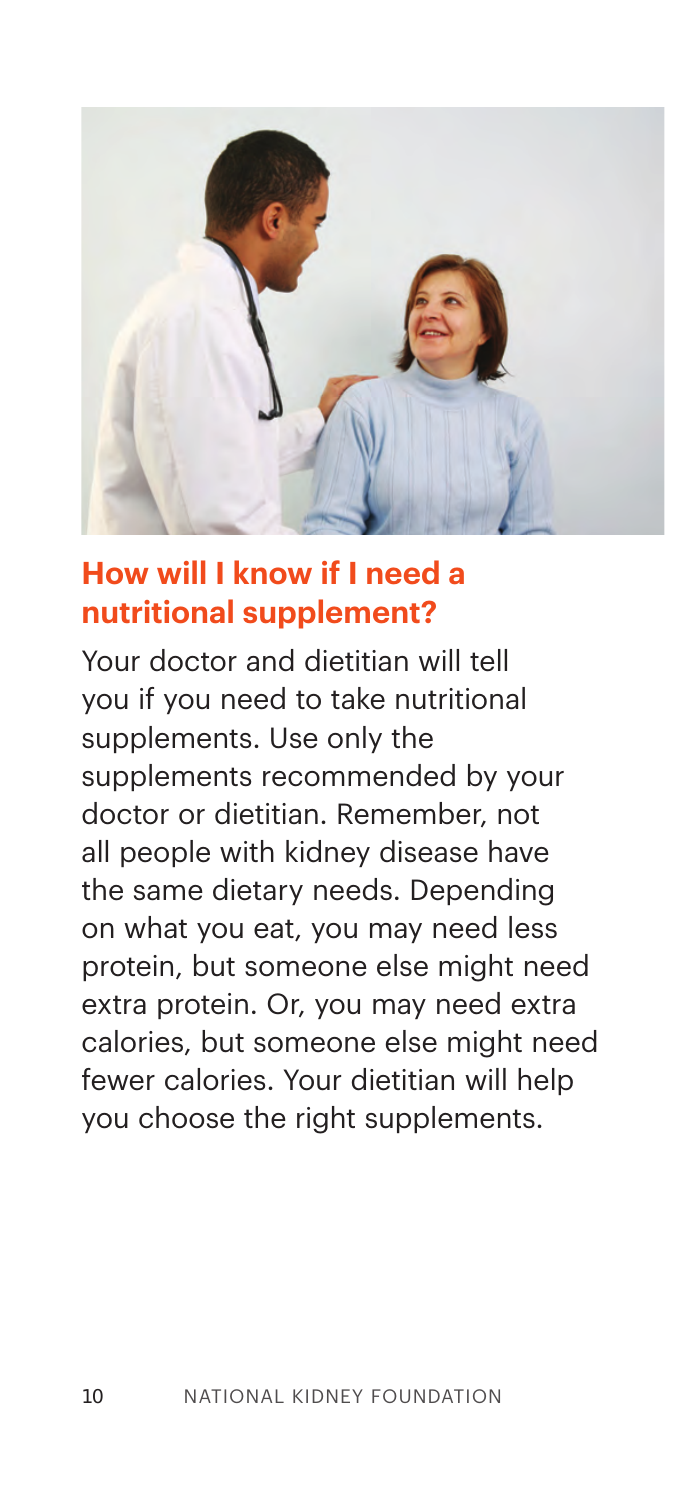# **Will I need to control any other nutrients?**

You may need to balance fluids and other important nutrients too. They are:

- **•**sodium
- **•**phosphorus
- **•**calcium
- **•**potassium

### **Sodium**

Sodium is a mineral found in most foods. It is also found in table salt. Sodium affects blood pressure and water balance in your body. Healthy kidneys can control sodium. But, if your kidneys do not work well, sodium and fluid build up in your body. This can cause high blood pressure and other problems, like swelling of your ankles, fingers, or eyes. Your doctor or dietitian will tell you if you need to limit sodium.

You can limit sodium by avoiding table salt and foods such as:

- **•**seasonings like soy sauce, sea salt, teriyaki sauce, garlic salt, or onion salt
- most canned foods and frozen dinners (unless they say "low sodium"; check the label)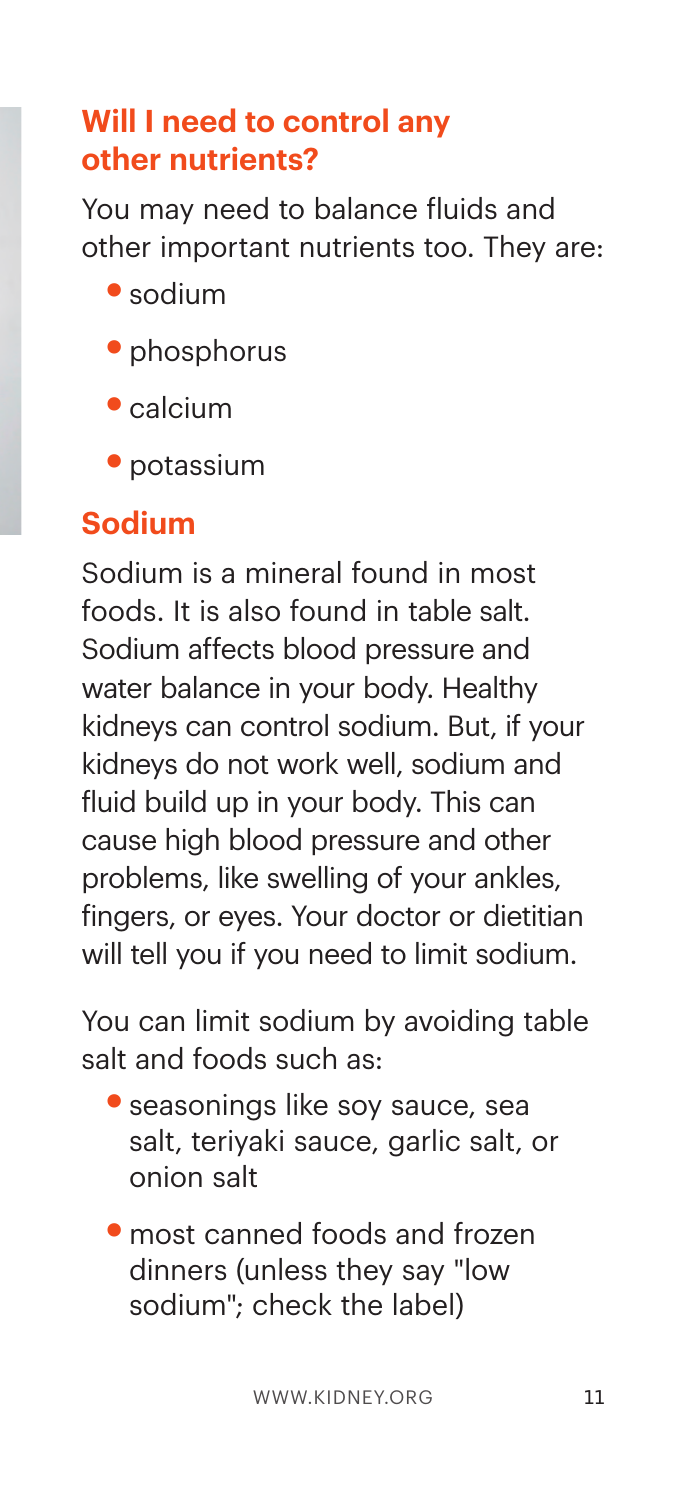- **•**processed meats like ham, bacon, hot dogs, sausage, and deli meats
- **•**salted snack foods, like chips and crackers
- **•**canned or dehydrated soups (like packaged noodle soup)
- **•**most restaurant foods, take-out foods, and fast foods\*

*\*This food list is not complete.*

Your dietitian can teach you how to choose foods that are lower in sodium. Learning how to read food labels can help you choose foods with less sodium.

#### **TIPS**

- Learn to read food labels so you know what you are eating. Reading labels can help you shop for foods with lower sodium and to check for "added" nutrients that may be bad for you.
- Do NOT use salt substitutes unless approved by your doctor.
- $\blacksquare$  Try fresh or dried herbs and spices instead of table salt to bring out the flavor of foods. When you limit salt, you may have to use more herbs and spices to get more flavor. Also, try adding a dash of hot pepper sauce or a squeeze of lemon juice for flavor.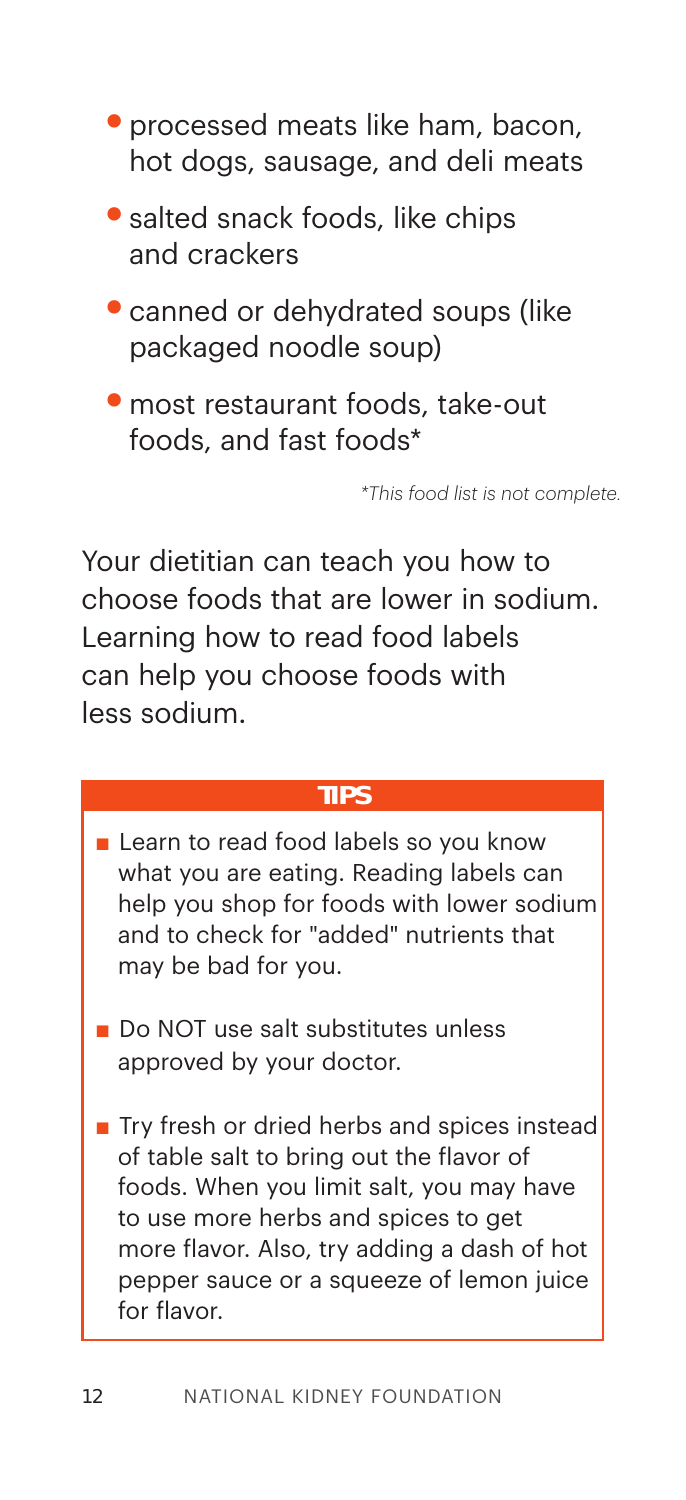# **Phosphorus**

People with kidney disease may need to closely monitor phosphorus in foods, especially if their kidney disease is advanced. Phosphorus is a mineral found in many foods. Large amounts of phosphorus are found in:

- **•**dairy products such as milk, cheese, yogurt, ice cream, and pudding
- **•**nuts and peanut butter
- **•**dried beans and peas, such as kidney beans, split peas, and lentils
- **•**beverages such as cocoa, beer, and dark cola drinks
- **•**bran breads and bran cereals
- **•**processed, convenience, and fast foods, including some meats that have additives to make them tender\*

*\*This food list is not complete.*

Eating high-phosphorus foods can raise the level of phosphorus in your blood. Your kidneys may not be able to remove all of this extra phosphorus.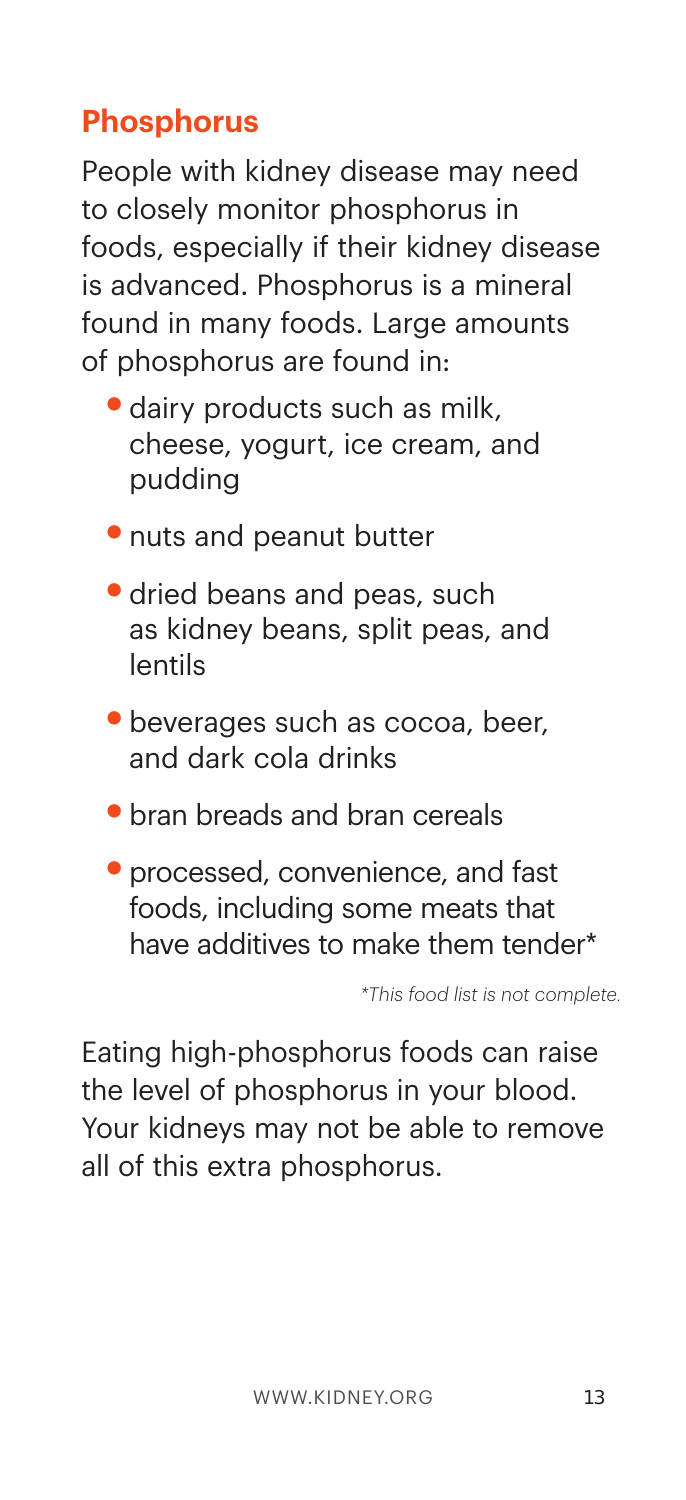

What happens when phosphorus builds up in your blood? Your blood calcium levels drop and calcium is pulled from the bones. Over time, your bones will become weak and break easily. A high level of phosphorus in your blood may also cause calcium to build up in your blood vessels, heart, joints, muscles, and skin, where it does not belong. This may cause serious problems such as:

- **•**damage to the heart and other organs
- **•**poor blood circulation
- **•**bone pain
- **•**skin ulcers

To keep phosphorus at safe levels in your blood, you may need to limit phosphorus-rich foods. You may also need to take a type of medicine called a *phosphate binder*. These binders are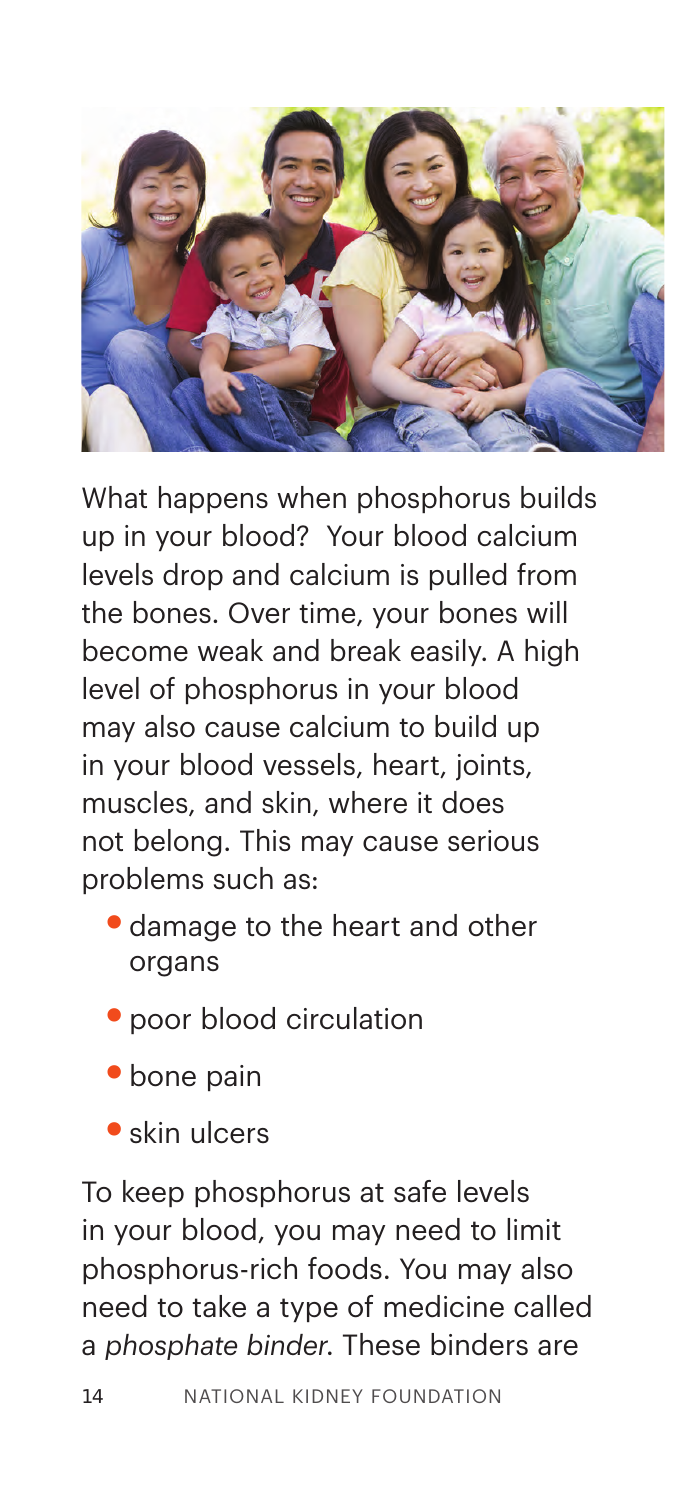#### **TIP**

Using recommended milk substitutes without added phosphorus is one way to lower the amount of phosphorus in your diet.

taken with your meals and snacks. Your doctor will tell you if you need to limit high-phosphorus foods or take phosphorus binders.

### **Calcium**

Calcium is a mineral that is important for building strong bones. However, foods that are good sources of calcium are often high in phosphorus. The best way to prevent calcium loss from your bones is to limit high-phosphorus foods. You may also need to take phosphate binders and avoid eating calcium-fortified foods. Your doctor may have you take a special form of vitamin D to help keep calcium and phosphorus levels in balance, and to prevent bone disease. **Do not take over-the-counter vitamin D or calcium supplements unless recommended by your kidney doctor.**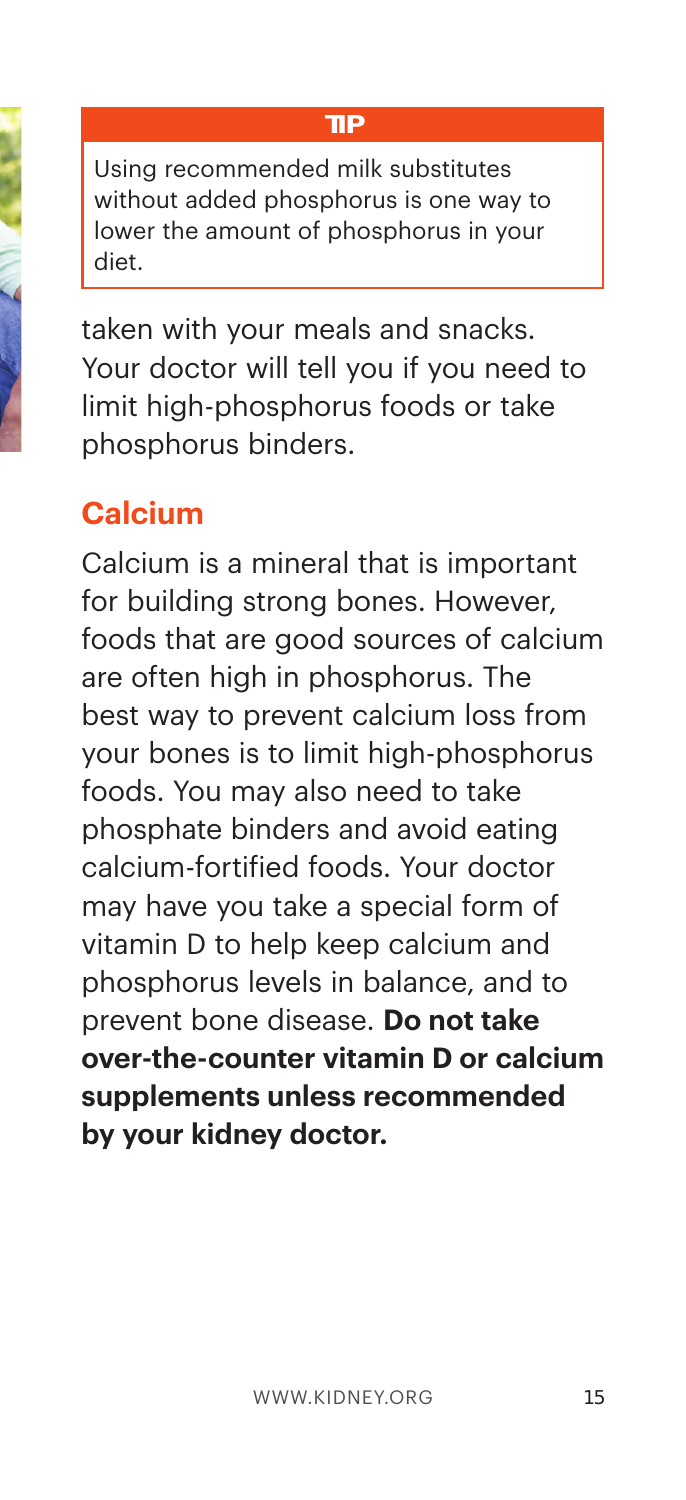# **Potassium**

Potassium is another important mineral found in most foods. Potassium helps your muscles and heart work properly. Large amounts of potassium are found in:

- **•**certain fruits and vegetables (like bananas, melons, oranges, potatoes, tomatoes, dried fruits, nuts, avocados, deep-colored and leafy green vegetables, and some juices)
- **•**milk and yogurt
- **•**dried beans and peas
- **•**most salt substitutes
- protein-rich foods, such as meat, poultry, pork, and fish\*

*\*This food list is not complete*

Too much or too little potassium in the blood can be dangerous. Some people with kidney disease need more potassium; others need less. How much you need depends on how well your kidneys are working. It also depends on whether or not you are taking any medicine that changes the level of potassium in your blood.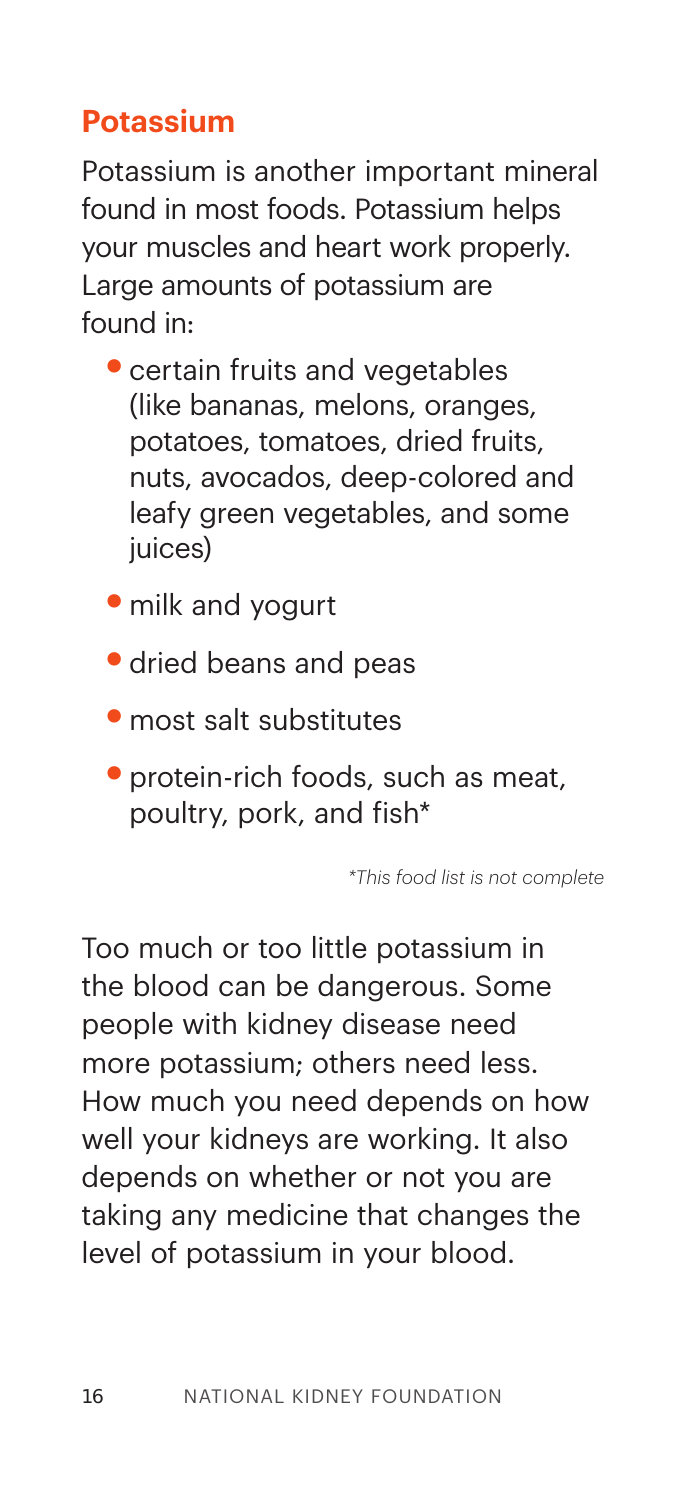#### **TIP**

How do you know if your potassium is normal? A simple blood test can check your potassium level. If it is not normal, you may need to take:

- $\blacksquare$  potassium supplements
- $\blacksquare$  a special medicine to help get rid of too much potassium

Take only the supplements your doctor recommends. Your dietitian can help you plan a diet that will give you the right amount of potassium.

# **Fluid**

Most people with kidney disease do not need to limit the amount of fluids they drink if they are in the early stages. If you do not know your stage of kidney disease, ask your doctor.

If your kidney disease gets worse, your doctor will let you know if you need to limit fluids and how much fluid is okay for you each day. To avoid dehydration, let your doctor and dietitian help plan your fluid intake.

To learn more about chronic kidney disease contact the National Kidney Foundation 855.NKF.CARES (855.653.2273).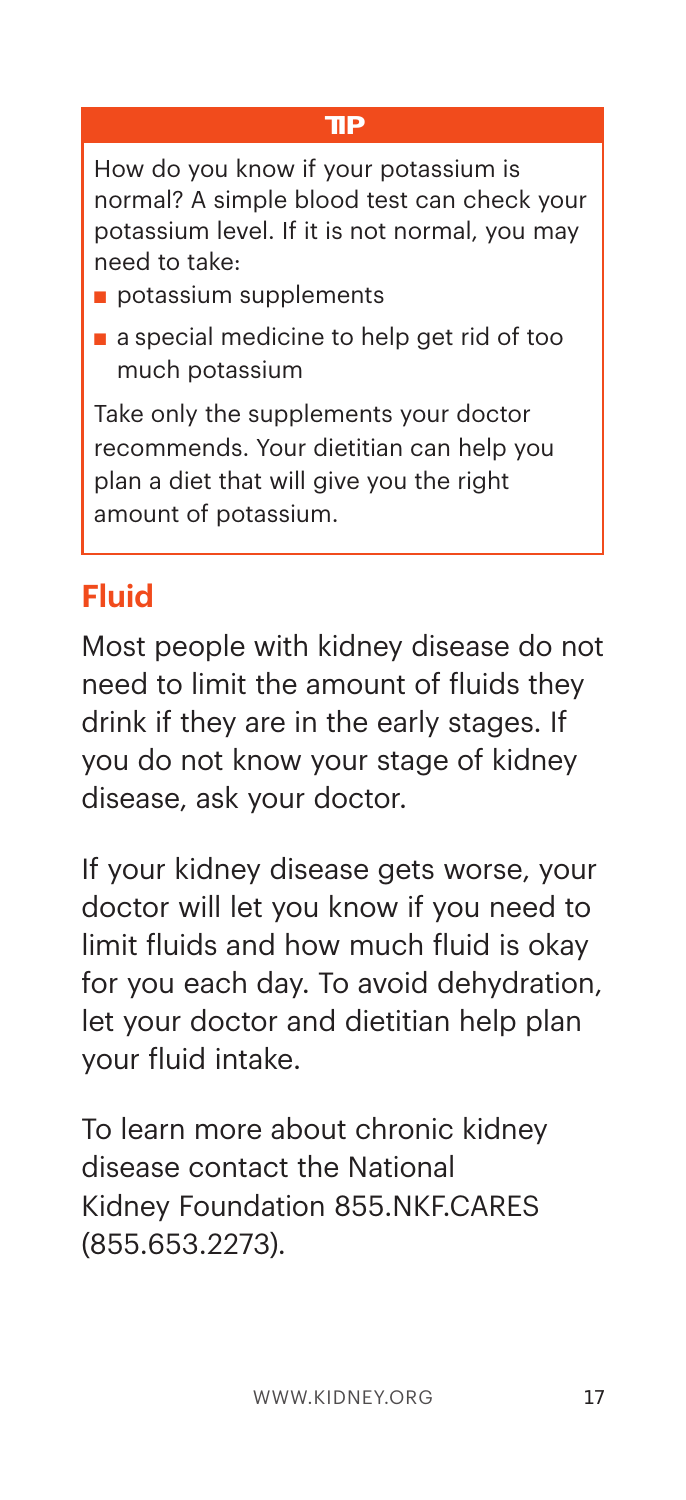#### **What if I have diabetes?**

You may need to make a few changes in your diet if you have diabetes and kidney disease. If your doctor says that you should eat less protein, your diet may need to include more carbohydrates or high-quality fats to give you enough calories. Work with your dietitian to make a meal plan that is right for you. Ask your doctor how often to test your blood sugar levels. Try to keep your levels under control. Your dosage of insulin or other medications may need to change if your kidney disease gets worse. Contact your doctor if your blood sugar levels are too high or too low.

#### **What if I'm a vegetarian?**

Most vegetarian diets are not rich in higher quality protein. But eating a variety of foods and getting enough calories can help. Without enough calories, your body will break down the protein you eat to create energy instead. If protein is broken down, more waste products have to be removed by your kidneys. Ask about ways to check that the amount of protein you are eating is right for you. Talk with your dietitian about the best sources of vegetable protein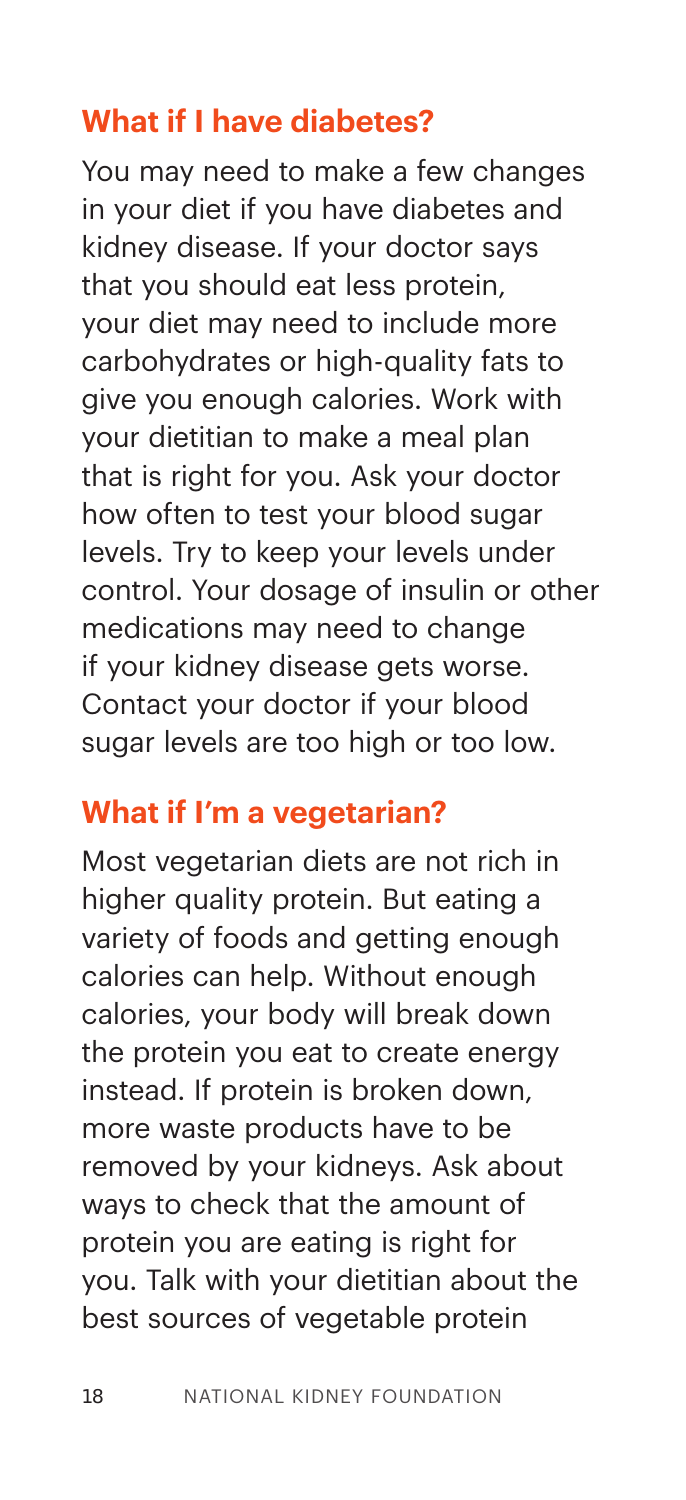with lower amounts of potassium and phosphorus. Your doctor or dietitian can check your blood to make sure you are getting the right amount of protein and calories.

#### **TIP**

Learn to read food labels so you know what you are eating. Reading labels can help you shop for foods with lower sodium and to check for "added" nutrients that may be bad for you.

# **What if I need help planning meals?**

Your doctor can refer you to a registered dietitian with special training in kidney disease. The dietitian can:

- **•**help you choose foods that will give you the right nutrients in the right amounts
- explain why the diet changes you need to make are important
- **•**answer your questions

#### **TIP**

Help from a dietitian is very important for people with kidney disease. You may be eligible for reimbursement for medical nutrition therapy with a dietitian under Medicare or your health insurance plan. (See **www.medicare.gov**.)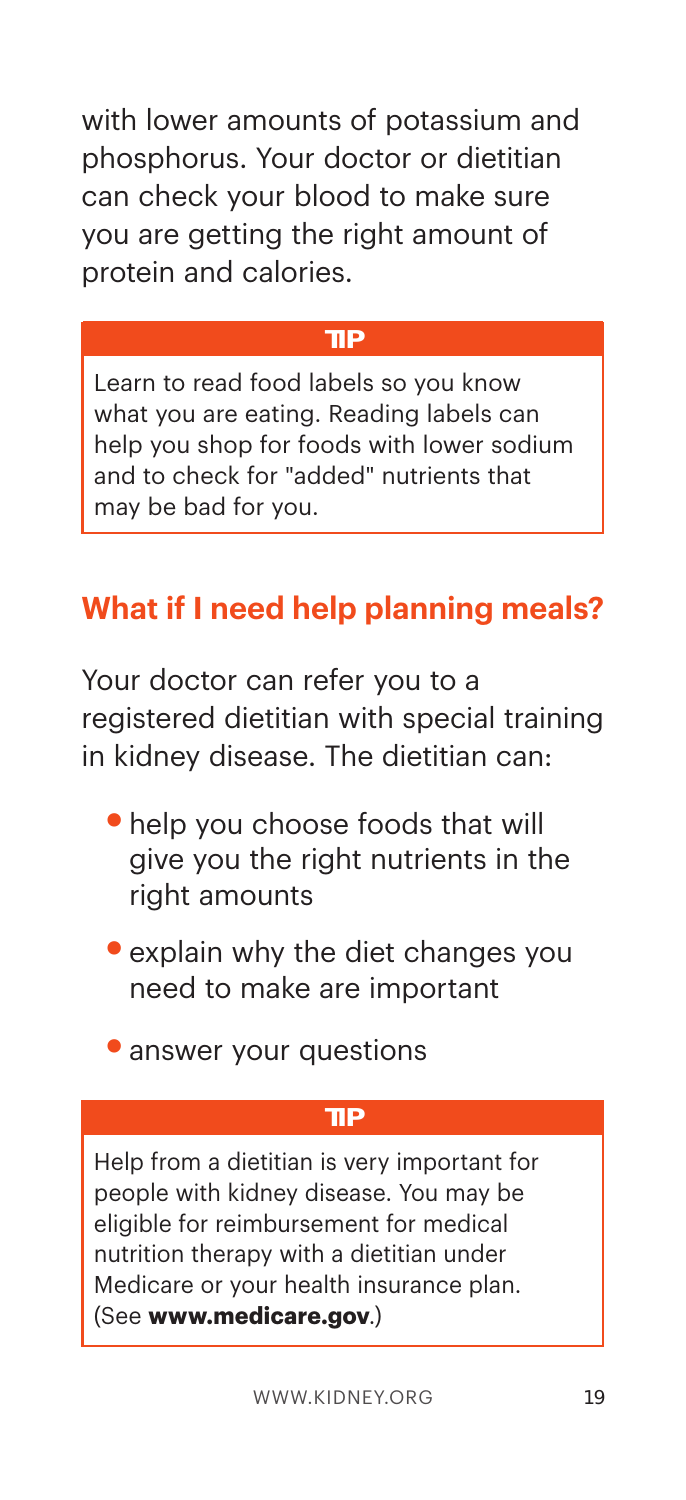# **Where can I get more information?**

You can speak to your doctor or other members of your healthcare team, or you can call the National Kidney Foundation for information at 855. NKF.CARES (855.653.2273). To learn more about kidney disease, you may also want to read some of the free publications from the National Kidney Foundation:

### **Brochures:**

- **•***About Chronic Kidney Disease: A Guide for Patients and Their Families*  (English 11-50-0160; Spanish 11-50-0166)
- **•***Diabetes and Chronic Kidney Disease (Stages 1–4)*  (English 11-10-0209; Spanish 11-10-0240)
- **•***Dining Out with Confidence: A Guide for Kidney Patients* (11-10-0405)
- **•***GFR (Glomerular Filtration Rate): A Key to Understanding How Well Your Kidneys Are Working*  (11-10-1813)
- **•***Staying Fit with Kidney Disease*  (11-10-0502)
- **•***Your Kidneys: Master Chemists of the Body* (11-10-0103).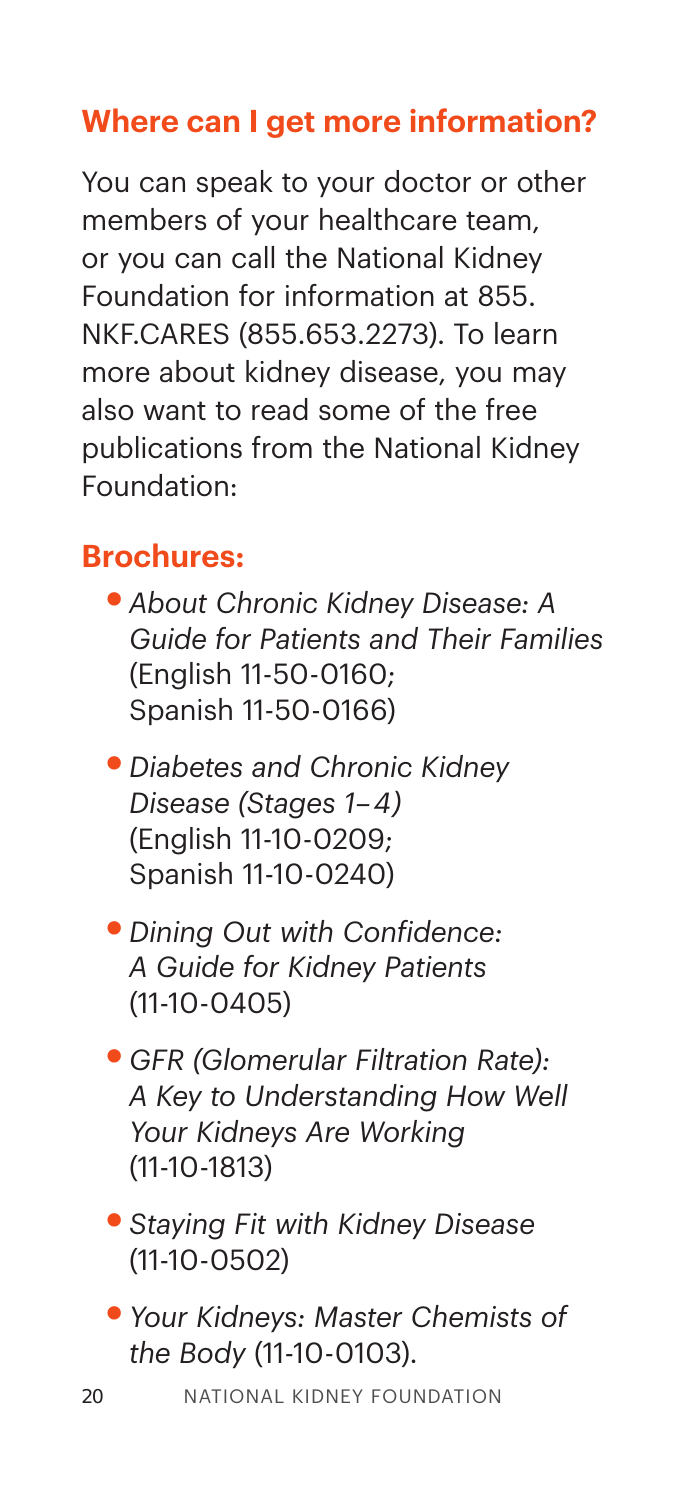# **Fact Sheets:**

Fact sheets can be found online at: **www.kidney.org/atoz/**

- **•***How to Increase Calories in Your CKD Diet*
- **•***Phosphorus and Your CKD Diet*
- **•***Potassium and Your CKD Diet*
- **•***Sodium and Your CKD Diet: How to Spice Up Your Cooking*
- **•***Vitamins and Minerals in Kidney Disease.*
- **•***Enjoy Your Own Recipes Using Less Protein*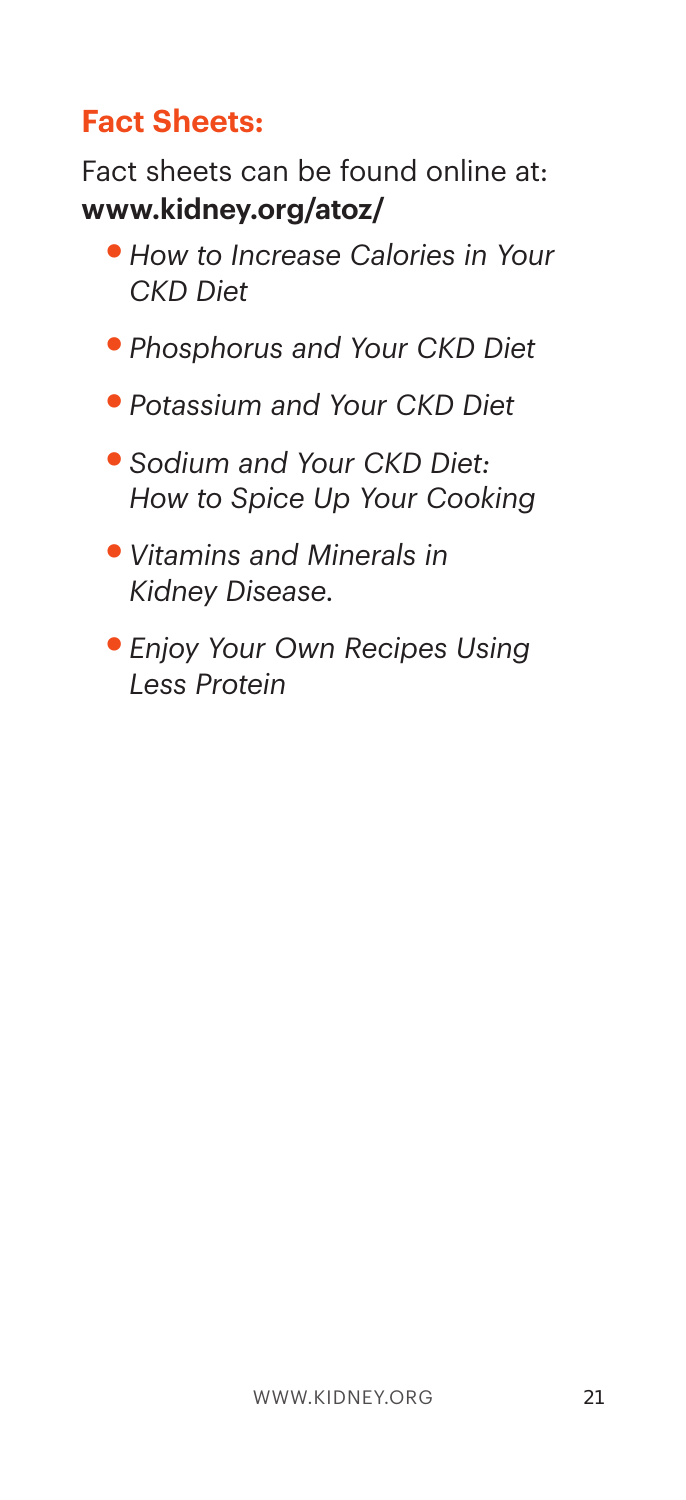#### **How is my nutritional health checked?**

You will be checked regularly by your doctor and dietitian to make sure you are getting good nutrition. Some tests are:

**• Physical Nutrition Exam**

Your dietitian may give you an exam to check your body for signs of nutrition problems. This exam is called a Subjective Global Assessment (SGA). Your dietitian asks you questions about your food intake and looks at the fat and muscle stores in your body. The dietitian notes:

- o changes in your weight
- **o** changes in the tissues around your face, arms, hands, shoulders, and legs
- your food intake
- **o** your activity and energy levels
- **o** problems that might interfere with eating
- **• Dietary Interviews and Food Diaries**  Your dietitian will ask about what you eat. You might also be asked to keep a diary of everything you eat each day. Your dietitian wants to see if you are getting the right amount of protein, calories, vitamins, and minerals.

*continued*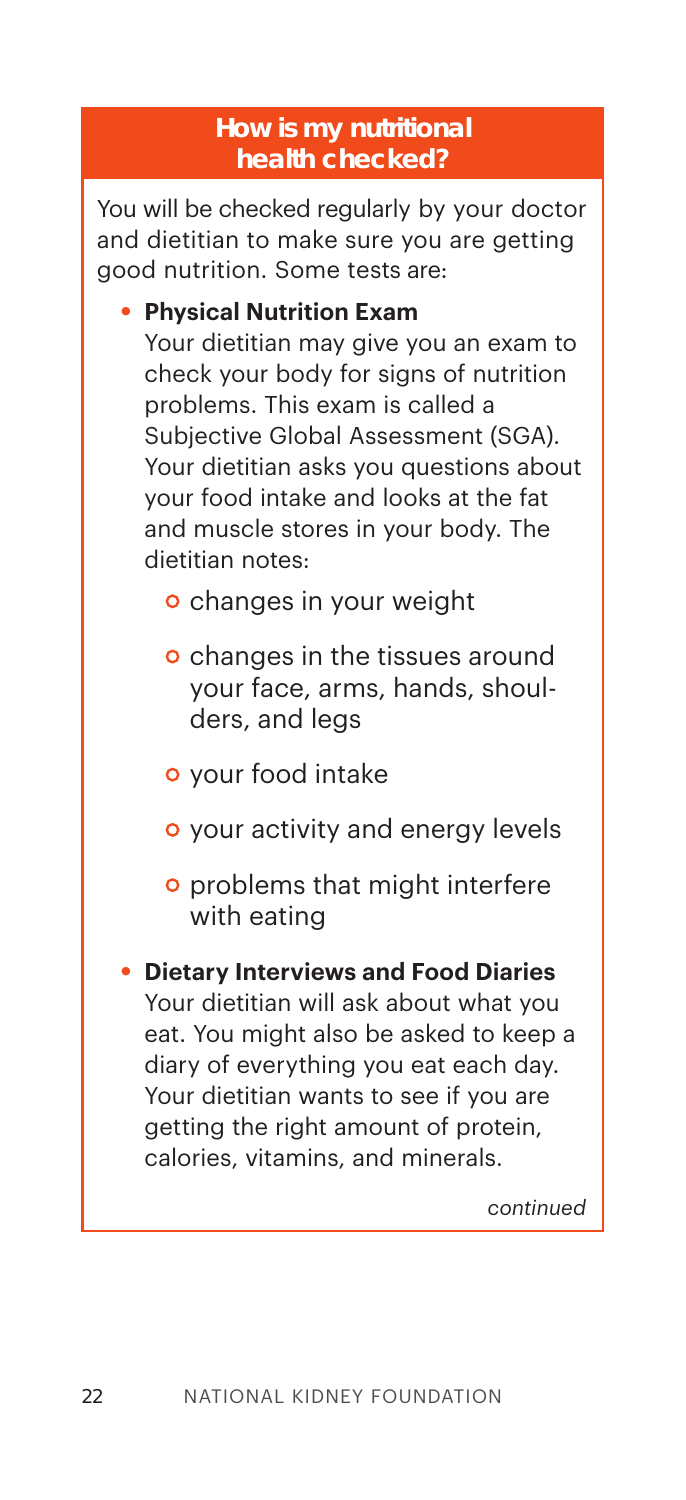#### **• Serum Albumin**

Albumin is a type of protein in your blood. It is checked by a blood test. If your albumin level is too low, it may mean you are not eating enough protein or calories. Or, it may mean that albumin is being lost in the urine, in which case eating more protein won't help. If your albumin level continues to be low, you have a greater chance of getting an infection, not healing properly, not feeling well, and being hospitalized. Your doctor or dietitian will tell you if you need extra protein.

#### **TIP**

If you have questions or are unsure about anything, write down your questions before you go to your doctor or nutritionist. Once you are there, it is easy to forget what you wanted to talk about. Make sure you ask what each test result means and what your options are. You need to understand the treatment plan. It is your health, so never feel uncomfortable about asking anything. Make sure you are involved in the decision-making process for your health.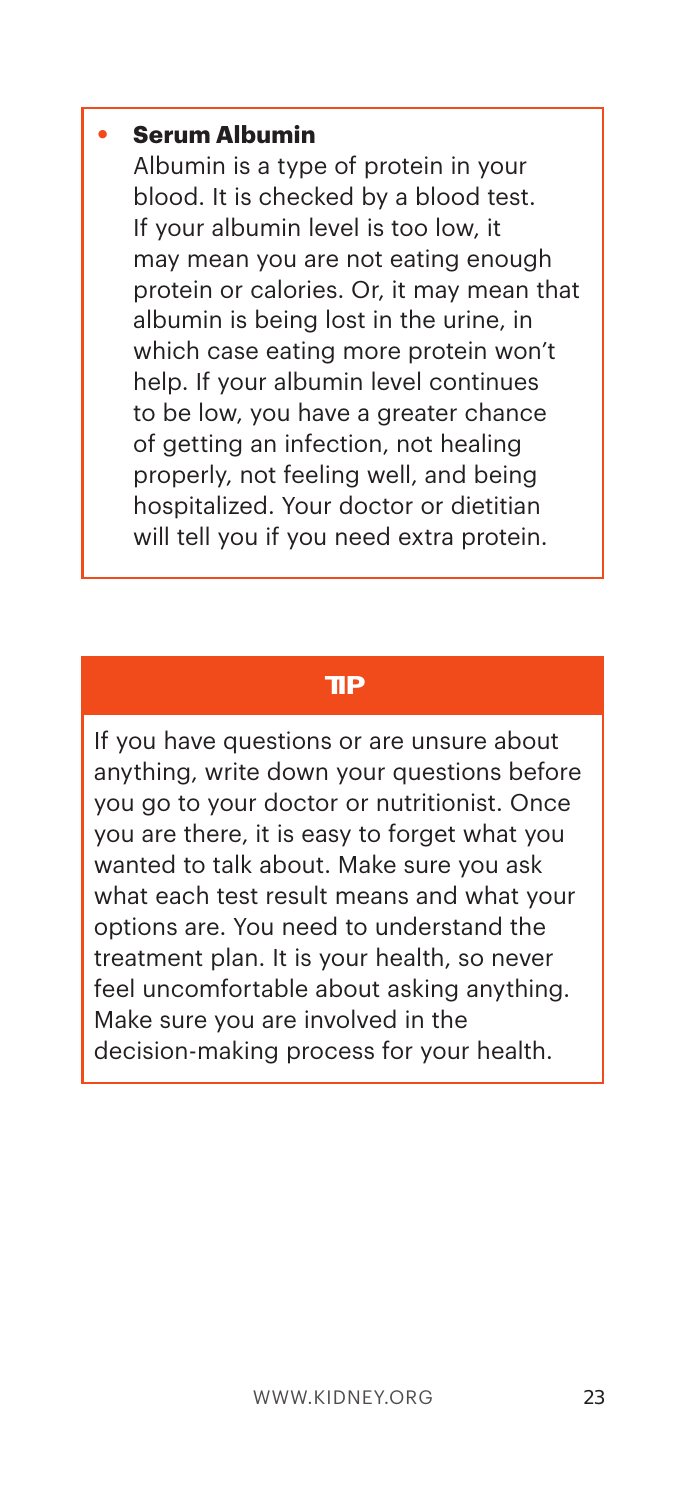#### **Questions to ask:**

- **•**Do I need to limit how much protein I eat? \_\_\_ Yes \_\_\_ No
- **•**If I do, how many grams of protein should I eat?
- **•**How many calories do I need?
- **•**How many ounces of fluid are best for me?
- **•**Is my potassium level too high or too low?

\_\_\_ High \_\_\_ Low

- **•**Do I need a nutritional supplement? \_\_\_ Yes \_\_\_ No
	- If I do, which one is best for me?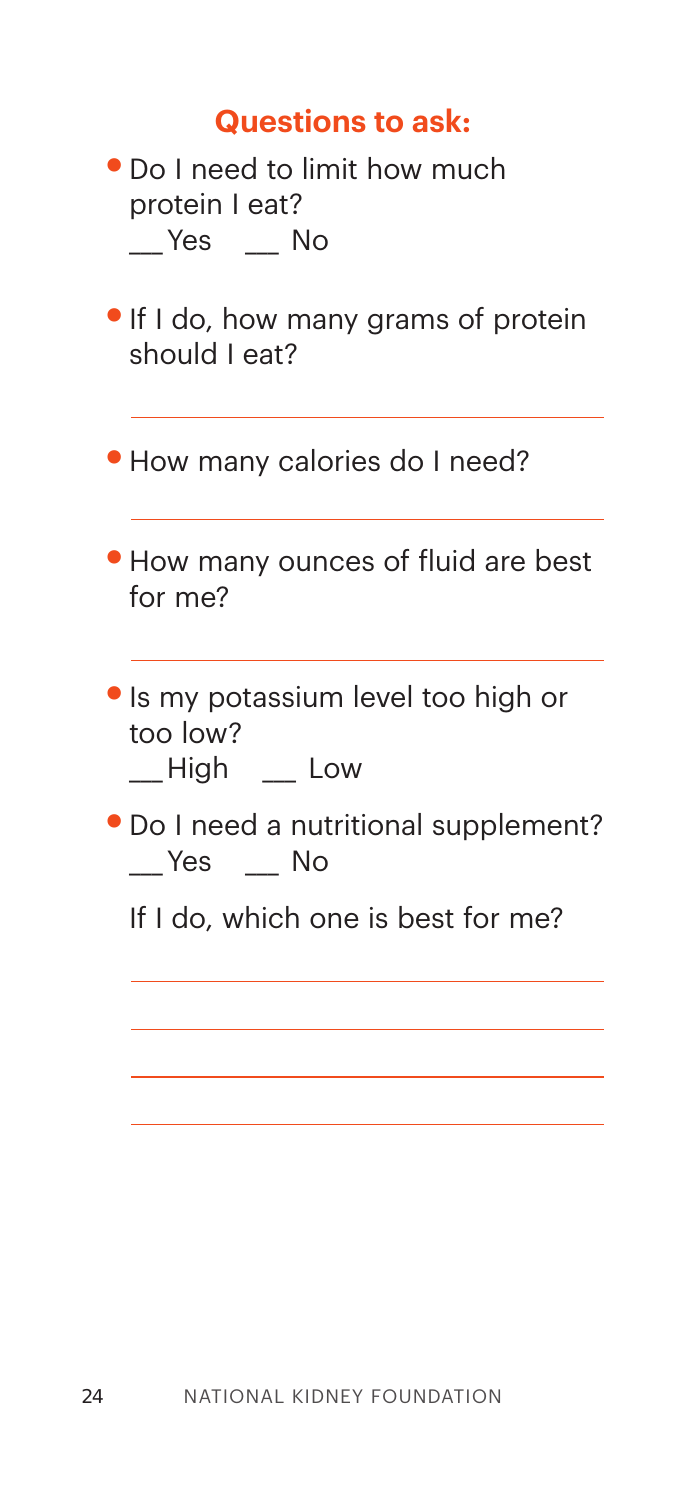| Should I take vitamins?<br>$P$ Yes $P$ No |
|-------------------------------------------|
| If I should, which ones should<br>I take? |
|                                           |
|                                           |
|                                           |
| Other Questions:                          |
|                                           |
|                                           |
|                                           |
|                                           |
|                                           |
|                                           |
|                                           |
|                                           |
|                                           |
|                                           |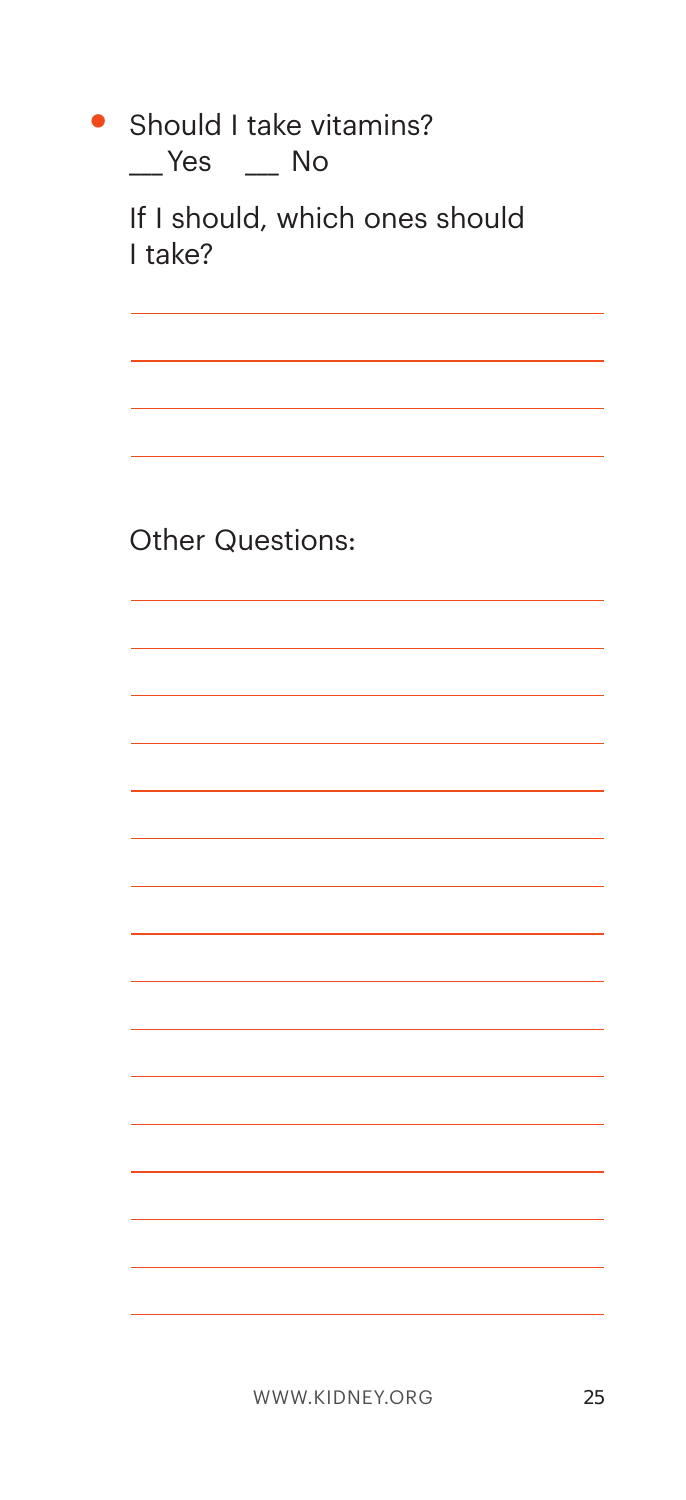#### **NOTES**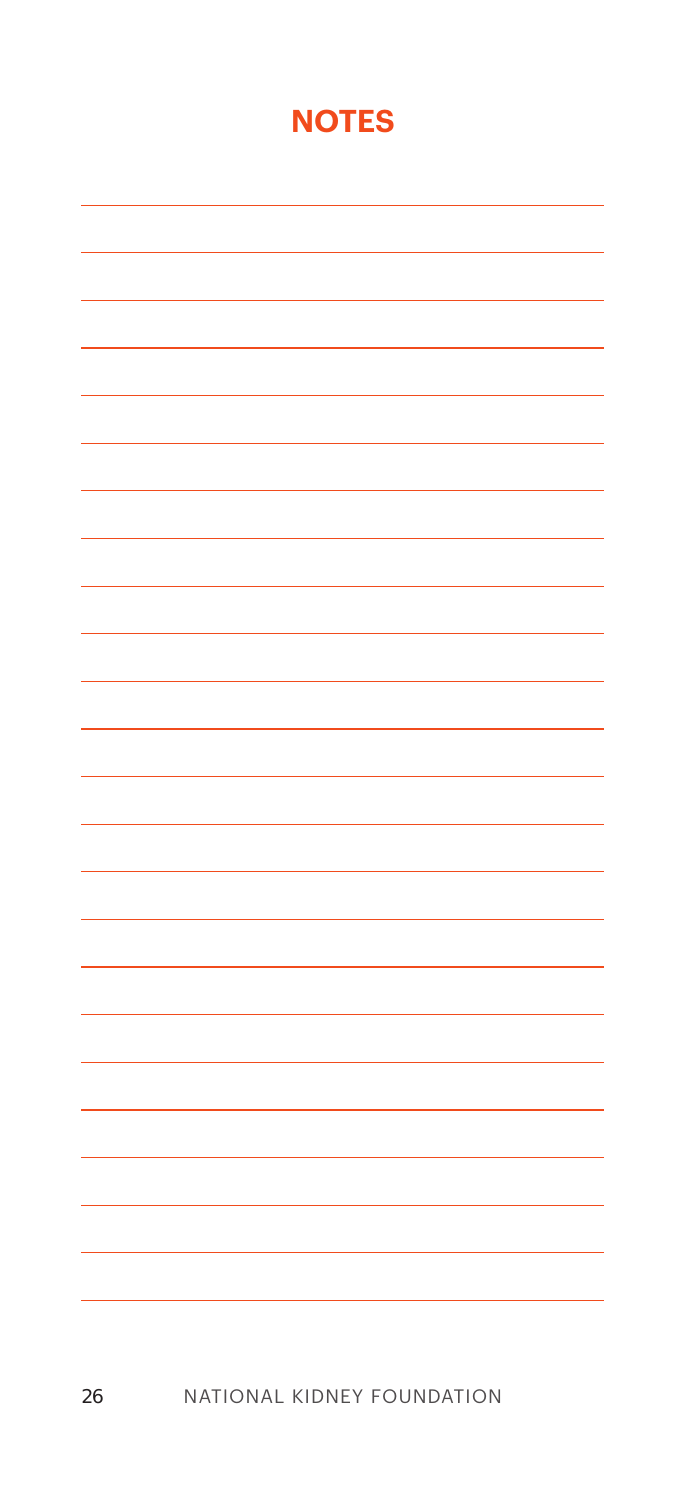#### **NOTES**

# **TIP**

For further information, contact the National Kidney Foundation toll-free: 855.NKF.CARES. You can also email **NKFCares@kidney.org** or visit our website at **www.kidney.org**. For CKD-friendly recipies, visit our Kidney Kitchen website **www.kidney.org/patients/ kidneykitchen/**